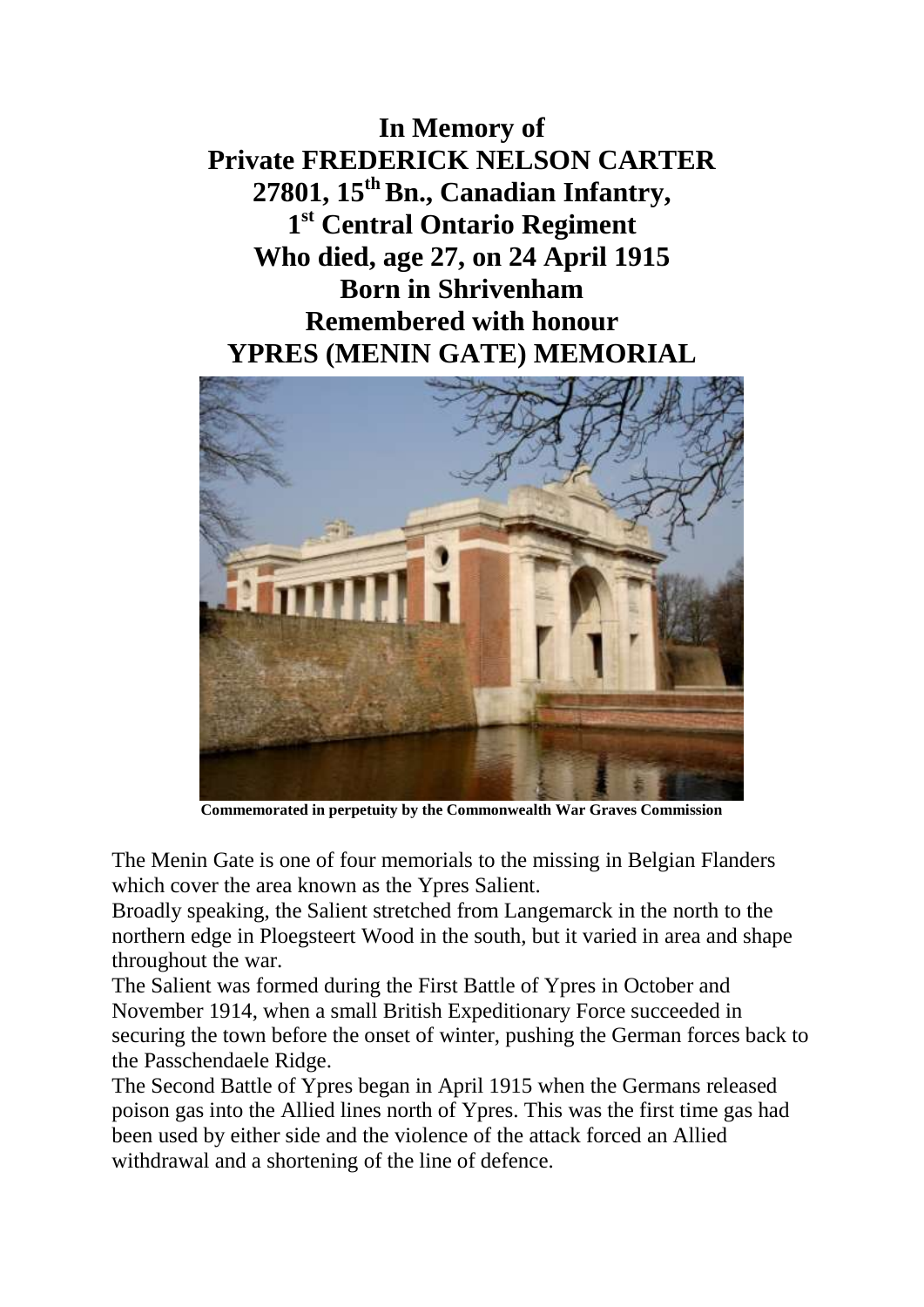## CARTER, Nelson

arrived through Fegans on the Dominion, 8 Apr 1900 – dob b 8 Mar 1888, Shrivenham, Berkshire, England – 1891 English census Berkshire, Watchfield, Dist 2, John 42 laborer agr b Watchfield, Berks; Annie 17 housekeeper b Longcot, Berks; Clara 16 b Goosey, Berks; Martha 11 b Goosey; Thomas 9 b Worton, Berks; William 6 b Longcot, Berks; Nelson 3 b Longcot, Berks – 1901 census with Thomas West family, Oxford (North), Blandford, domestic, b 8 Mar 1888/9, England, farm laborer – 1911 census with Walter Calbert family, Peel, subdist 35, Brampton, lodger, b Aug 1888, Ontario [sic] – SN27806 Frederick Nelson Carter enlisted Valcartier, PQ, 1914, dob 8 Mar 1888, Faringdon, Berks, England, nok Miss Mabel Ryan, 139 Bay St, N, Hamilton, ON, occ printer – KIA "Previously reported Missing, now for official purposes presumed to have died" St Julien, 15th Bn, Menin Gate Memorial



## March 29th 1900 Fegan Party

A Ashton, A. Barlow, Charles Bedford, Edward Billington, Herbert Blakey, Thomas Brickwood, William Burgess, Nelson Carter, Charles Cartmell, Charles Chapman, William Clark, John Collins, George Cooper, Ebenezer Cotterel, William Fletcher, Frederick Green, Frederick Harvey, Harold Herbert, Thomas Hill, Herbert Hodenott, A Hunter, William Lander, Albert Lewis, Walter Lovett, Herbert Lumsden, William Mew, Arthur Millar, Thomas Morse, P. Plamer, David Peabody, Arthur Pennell, frederick Poole, Charles Rossamond, Charles Scott, Sidney Snell, William Symonds, George Treadwell, James Trimmer, Albert Twigge, John Underhill, George Vaughan, Herbert Watling, Harry Wise, James Woolford